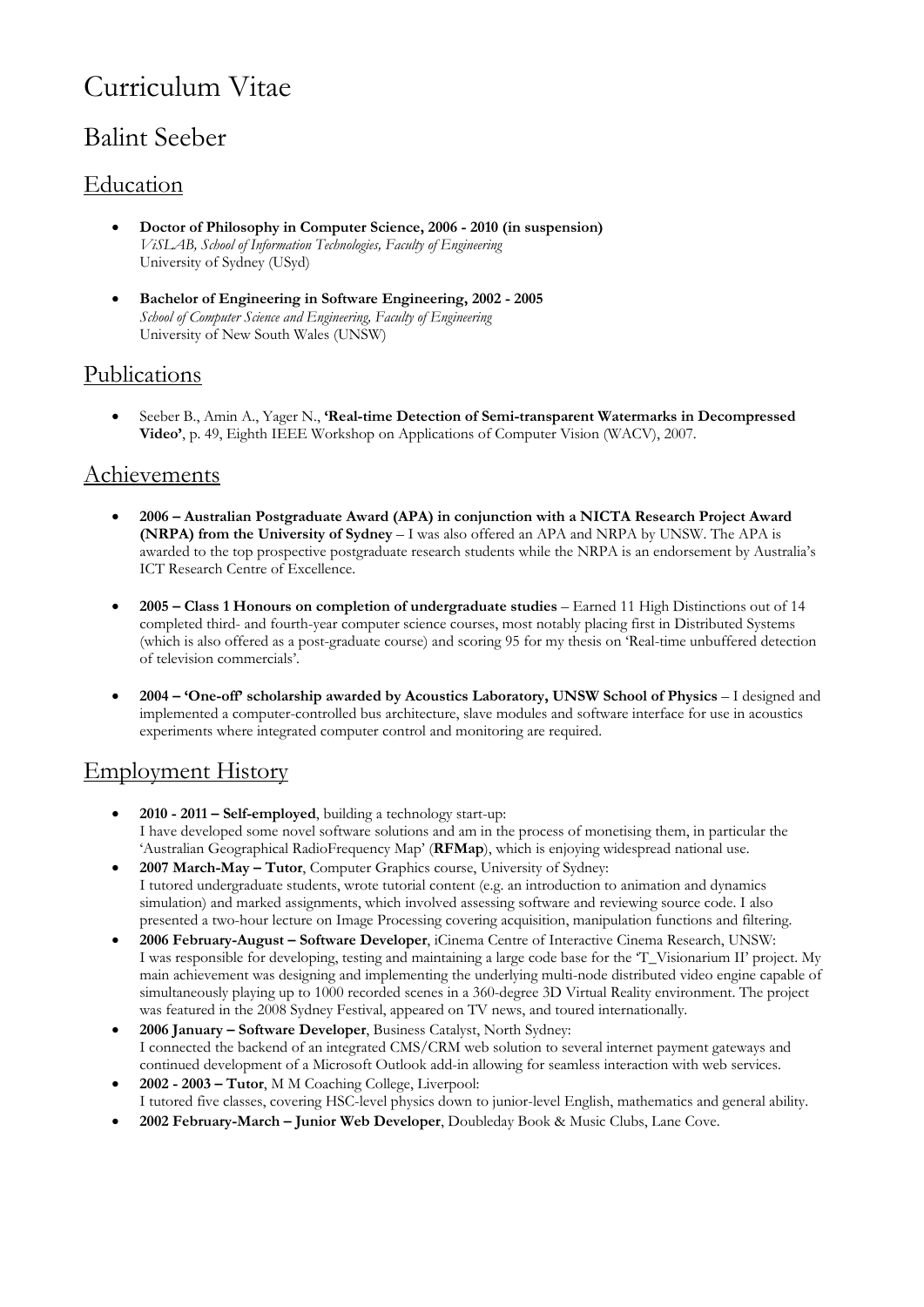# Skills & Experience

#### **Programming Languages**

- **C/C++** Over 11 years experience. I have completed several medium-sized projects (over 30,000 lines) across different platforms using a variety of libraries & tools, e.g.: a Distributed Shared Memory library for Linux.
- **C#/ASP.NET** Five years experience in creating .NET-based GUI applications and web services.
- **JavaScript** Experience using jQuery, YUI and the Google Maps API to create my **'RFMap'** web application.
- **Assembly** Experience in coding with the x86, ARM & MIPS instruction sets (the latter two on an embedded processor development board), and using VHDL to define an emulated pipelined CPU from the ground up.
- **Python** Experience with several bindings (e.g.: OpenGL, PIL) and Qt GUI development, which were used to visualise various states of a genetic programming assignment, and power my 'iPhone as a GPS' solution.
- **Shell/Make** Used for compilation and building automated unit testing scripts.
- **Erlang**, **Haskell, Prolog** Touched on during my degree for four months each. Erlang was used to write a distributed re-configurable router network, while a VRML front-end to a web-based game was written in Haskell.

#### **Major Frameworks/Libraries**

- **STL/MFC** Used in all Linux and Windows application development for over 11 years.
- **OpenGL/DirectX** Used extensively for over ten years, for example in a game engine **'TEH Engine'**, a realtime multimedia processing and analysis framework **'TehDetector'** and a streaming video toolkit **'NetVideo'**.
- **DCOM/CORBA** Added COM interfaces to systems so that they can be accessible via a web interface (IIS) as well as standard RPCs, which were used in the administration software of an airline ticket booking system given as a long-term university project.

#### **Major Software Packages**

- **Visual Studio** Extremely proficient after over 11 years of programming and debugging Windows applications, as well as application extensions and web services. Also used as editor for Linux-based projects, alongside gdb.
- **SVN** Over six years of experience, including administration.
- **SQL Server** Programming and administration for many projects (e.g. **'RFMap'** and my postgraduate research).
- **Dreamweaver** Over ten years experience developing both static and dynamic web content.
- **Photoshop** Used for over 11 years mainly in web content creation and basic retouching.
- **Premiere** Used for over 11 years in school, university and personal video projects & small films.
- **Flash**  Experience in authoring web content, including writing ActionScript, for a handful of clients.
- **Visual Programming Languages**  Experience from projects (e.g. 'building block' development for Virtools Dev during work on **'T\_Visionarium II'**) and postgraduate research (e.g. LabVIEW, PureData, Max/MSP).
- **XCode** Used to develop the Carbon-based software control interface for the acoustics lab scholarship work.

#### **Operating Systems**

- **Linux** Used Debian for the past 11 years. I have made contributions to open source projects, most significantly implementing International Roaming and Monitor Mode for the Linux kernel driver of the Atmel at76c503abased USB WiFi adapter. I also set up my own personal five-machine cluster running atop NFS.
- **Windows 2000/2003/2008 Server** Experience in administration of network and web services, including IIS.
- **Mac OS X** Experience programming within the native environment as well as some system administration.
- PalmOS Some experience with the HandheldBasic & Eclipse development environments.

#### **Non-technical**

- **Group Work & Leadership** I was elected team leader for each semester over three years in the undergraduate Software Engineering Workshop subject. I was responsible for high-level design, handling of work allocation and component integration, as well as low-level coding and ensuring that my colleagues were on track.
- **Written Documentation** I have published large amounts of documentation for these systems in the form of detailed software specifications and architecture overviews. Many reports have totalled over 100 pages and were typeset using Latex. I have also written several popular online guides, including how to recover a corrupt RAID 0 disk array, and how Windows' Side-by-Side assembly system works.
- **Communication** I have given many presentations in which I explained designs and showcased our systems. This culminated in my demonstration of the features of our airline ticket booking system for the Motorola Prize, and later my thesis for the Canon Information Systems Research Australia Project Prize. I have also given multiple demonstrations of my personal work at the monthly 'Dorkbot Sydney' public group meet-up.
- **Languages** I am fluent in English and Hungarian.